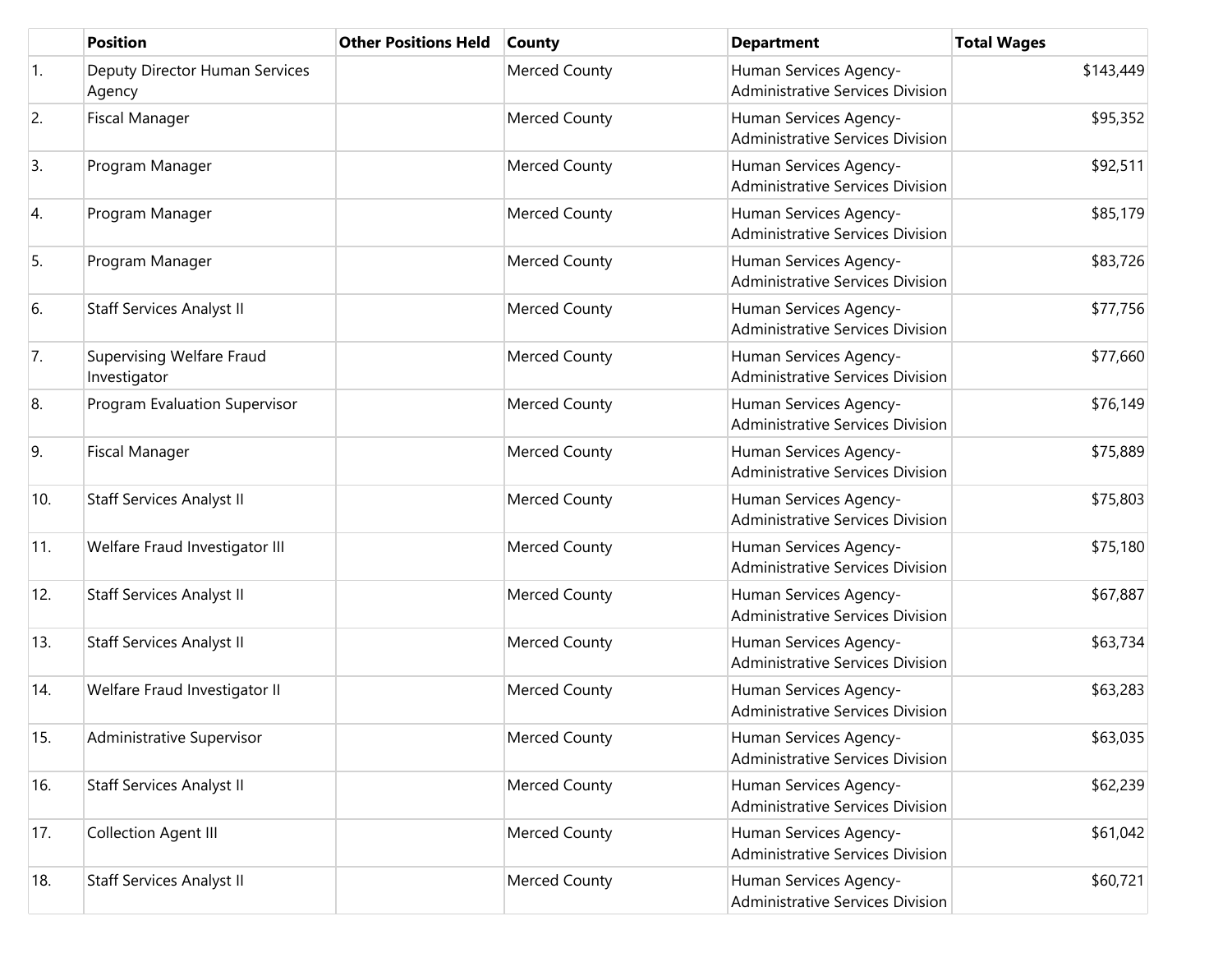| 19. | Family Services Representative III | <b>Merced County</b> | Human Services Agency-<br><b>Administrative Services Division</b> | \$59,696 |
|-----|------------------------------------|----------------------|-------------------------------------------------------------------|----------|
| 20. | <b>Investigative Assistant</b>     | <b>Merced County</b> | Human Services Agency-<br><b>Administrative Services Division</b> | \$58,303 |
| 21. | Family Services Representative III | Merced County        | Human Services Agency-<br>Administrative Services Division        | \$58,091 |
| 22. | Family Services Representative III | <b>Merced County</b> | Human Services Agency-<br><b>Administrative Services Division</b> | \$57,952 |
| 23. | Administrative Supervisor          | Merced County        | Human Services Agency-<br><b>Administrative Services Division</b> | \$57,278 |
| 24. | Family Services Representative II  | <b>Merced County</b> | Human Services Agency-<br><b>Administrative Services Division</b> | \$55,278 |
| 25. | Family Services Representative III | Merced County        | Human Services Agency-<br><b>Administrative Services Division</b> | \$55,231 |
| 26. | Welfare Fraud Investigator II      | <b>Merced County</b> | Human Services Agency-<br>Administrative Services Division        | \$55,197 |
| 27. | <b>Fiscal Services Supervisor</b>  | <b>Merced County</b> | Human Services Agency-<br><b>Administrative Services Division</b> | \$54,787 |
| 28. | Administrative Supervisor          | <b>Merced County</b> | Human Services Agency-<br><b>Administrative Services Division</b> | \$54,079 |
| 29. | <b>Fiscal Services Supervisor</b>  | <b>Merced County</b> | Human Services Agency-<br><b>Administrative Services Division</b> | \$53,729 |
| 30. | Family Services Representative III | Merced County        | Human Services Agency-<br>Administrative Services Division        | \$53,395 |
| 31. | Investigative Assistant            | <b>Merced County</b> | Human Services Agency-<br><b>Administrative Services Division</b> | \$51,575 |
| 32. | Administrative Supervisor          | <b>Merced County</b> | Human Services Agency-<br>Administrative Services Division        | \$50,386 |
| 33. | Administrative Supervisor          | Merced County        | Human Services Agency-<br>Administrative Services Division        | \$49,908 |
| 34. | Administrative Supervisor          | Merced County        | Human Services Agency-<br><b>Administrative Services Division</b> | \$49,619 |
| 35. | <b>Support Services Assistant</b>  | <b>Merced County</b> | Human Services Agency-<br><b>Administrative Services Division</b> | \$48,423 |
| 36. | <b>Account Clerk III</b>           | <b>Merced County</b> | Human Services Agency-<br><b>Administrative Services Division</b> | \$47,556 |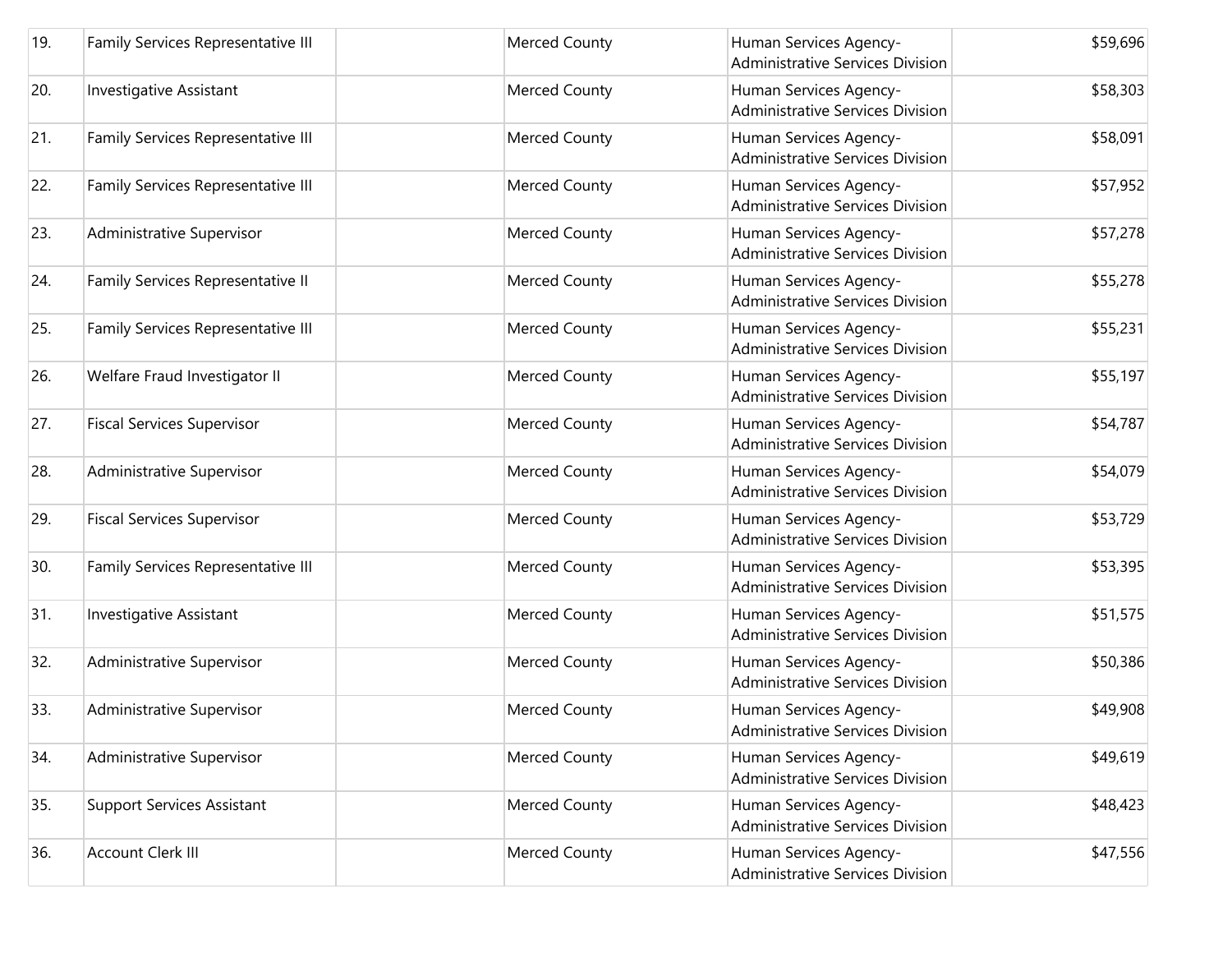| 37. | <b>Accounting Technician</b>       | Merced County        | Human Services Agency-<br><b>Administrative Services Division</b> | \$47,250 |
|-----|------------------------------------|----------------------|-------------------------------------------------------------------|----------|
| 38. | Family Services Representative III | <b>Merced County</b> | Human Services Agency-<br><b>Administrative Services Division</b> | \$47,221 |
| 39. | <b>Accounting Technician</b>       | Merced County        | Human Services Agency-<br>Administrative Services Division        | \$46,409 |
| 40. | <b>Staff Services Analyst I</b>    | <b>Merced County</b> | Human Services Agency-<br><b>Administrative Services Division</b> | \$45,386 |
| 41. | Secretary II-Confidential          | Merced County        | Human Services Agency-<br><b>Administrative Services Division</b> | \$45,035 |
| 42. | Family Services Representative III | <b>Merced County</b> | Human Services Agency-<br><b>Administrative Services Division</b> | \$44,663 |
| 43. | <b>Fiscal Services Supervisor</b>  | Merced County        | Human Services Agency-<br><b>Administrative Services Division</b> | \$44,510 |
| 44. | Family Services Representative II  | <b>Merced County</b> | Human Services Agency-<br><b>Administrative Services Division</b> | \$44,187 |
| 45. | <b>Fiscal Services Supervisor</b>  | <b>Merced County</b> | Human Services Agency-<br><b>Administrative Services Division</b> | \$43,946 |
| 46. | <b>Accounting Technician</b>       | <b>Merced County</b> | Human Services Agency-<br><b>Administrative Services Division</b> | \$43,498 |
| 47. | <b>Accounting Technician</b>       | <b>Merced County</b> | Human Services Agency-<br><b>Administrative Services Division</b> | \$43,405 |
| 48. | <b>Accounting Technician</b>       | Merced County        | Human Services Agency-<br><b>Administrative Services Division</b> | \$43,324 |
| 49. | <b>Support Services Assistant</b>  | <b>Merced County</b> | Human Services Agency-<br>Administrative Services Division        | \$42,806 |
| 50. | <b>Support Services Assistant</b>  | <b>Merced County</b> | Human Services Agency-<br>Administrative Services Division        | \$42,289 |
| 51. | <b>Support Services Assistant</b>  | Merced County        | Human Services Agency-<br>Administrative Services Division        | \$41,831 |
| 52. | <b>Account Clerk III</b>           | Merced County        | Human Services Agency-<br><b>Administrative Services Division</b> | \$41,196 |
| 53. | <b>Support Services Assistant</b>  | Merced County        | Human Services Agency-<br><b>Administrative Services Division</b> | \$40,171 |
| 54. | Family Services Representative II  | Merced County        | Human Services Agency-<br><b>Administrative Services Division</b> | \$39,779 |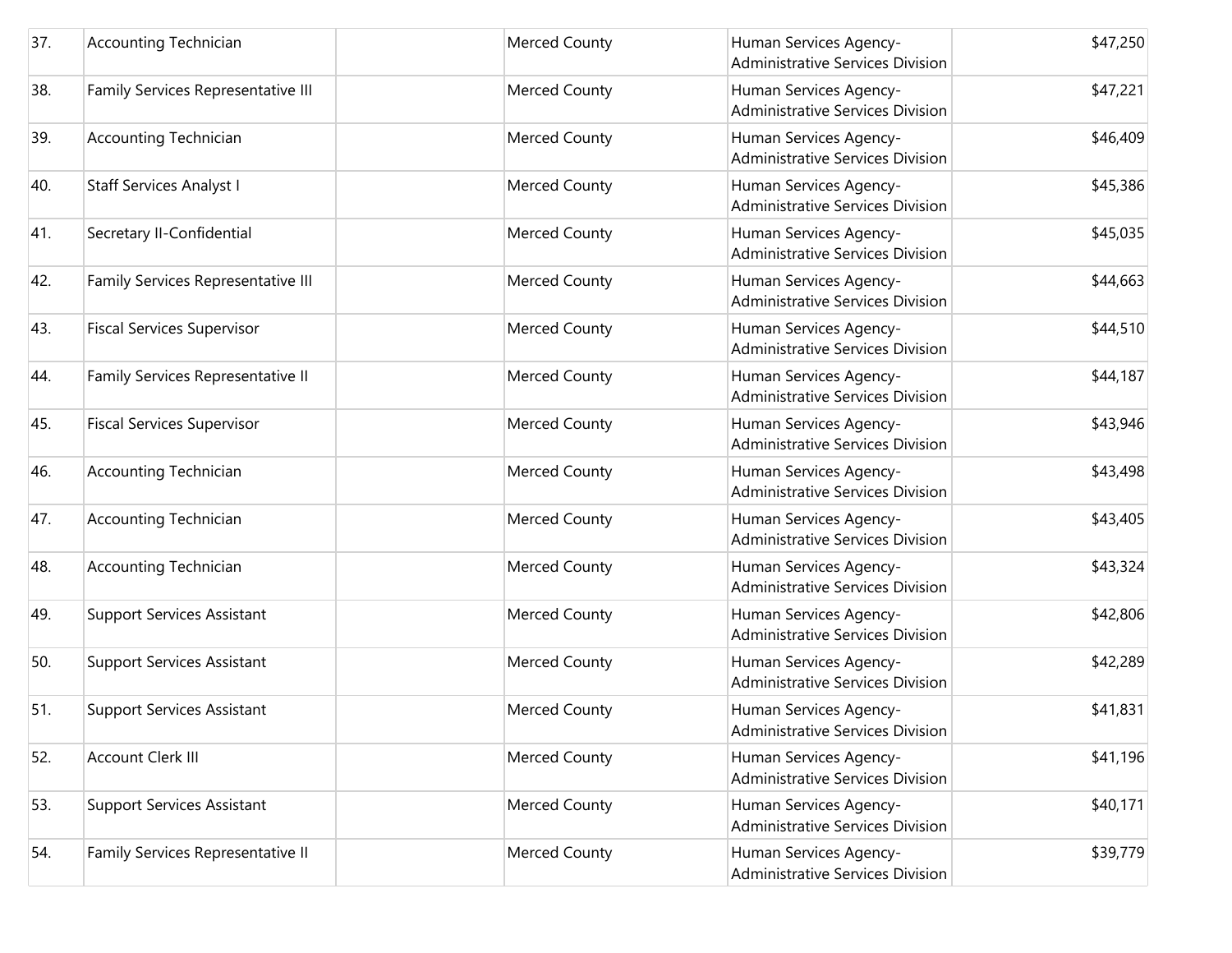| 55. | <b>Facility Maintenance Assistant</b> | Merced County        | Human Services Agency-<br><b>Administrative Services Division</b> | \$39,333 |
|-----|---------------------------------------|----------------------|-------------------------------------------------------------------|----------|
| 56. | Program Manager                       | Merced County        | Human Services Agency-<br>Administrative Services Division        | \$38,616 |
| 57. | Office Assistant II                   | Merced County        | Human Services Agency-<br><b>Administrative Services Division</b> | \$38,552 |
| 58. | <b>Support Services Assistant</b>     | <b>Merced County</b> | Human Services Agency-<br><b>Administrative Services Division</b> | \$38,467 |
| 59. | Registration/Information Assistant    | <b>Merced County</b> | Human Services Agency-<br><b>Administrative Services Division</b> | \$38,319 |
| 60. | Registration/Information Assistant    | <b>Merced County</b> | Human Services Agency-<br><b>Administrative Services Division</b> | \$38,296 |
| 61. | <b>Account Clerk III</b>              | <b>Merced County</b> | Human Services Agency-<br><b>Administrative Services Division</b> | \$38,249 |
| 62. | Office Assistant II                   | Merced County        | Human Services Agency-<br><b>Administrative Services Division</b> | \$37,679 |
| 63. | Registration/Information Assistant    | <b>Merced County</b> | Human Services Agency-<br><b>Administrative Services Division</b> | \$37,651 |
| 64. | Office Assistant II                   | Merced County        | Human Services Agency-<br><b>Administrative Services Division</b> | \$37,645 |
| 65. | Registration/Information Assistant    | <b>Merced County</b> | Human Services Agency-<br>Administrative Services Division        | \$37,492 |
| 66. | Office Assistant II                   | <b>Merced County</b> | Human Services Agency-<br><b>Administrative Services Division</b> | \$37,273 |
| 67. | Office Assistant II                   | <b>Merced County</b> | Human Services Agency-<br><b>Administrative Services Division</b> | \$37,174 |
| 68. | Office Assistant II                   | <b>Merced County</b> | Human Services Agency-<br><b>Administrative Services Division</b> | \$36,923 |
| 69. | Registration/Information Assistant    | Merced County        | Human Services Agency-<br>Administrative Services Division        | \$36,723 |
| 70. | <b>Account Clerk II</b>               | Merced County        | Human Services Agency-<br><b>Administrative Services Division</b> | \$36,410 |
| 71. | Office Assistant II                   | Merced County        | Human Services Agency-<br><b>Administrative Services Division</b> | \$36,206 |
| 72. | Telephone Systems Operator            | Merced County        | Human Services Agency-<br><b>Administrative Services Division</b> | \$36,011 |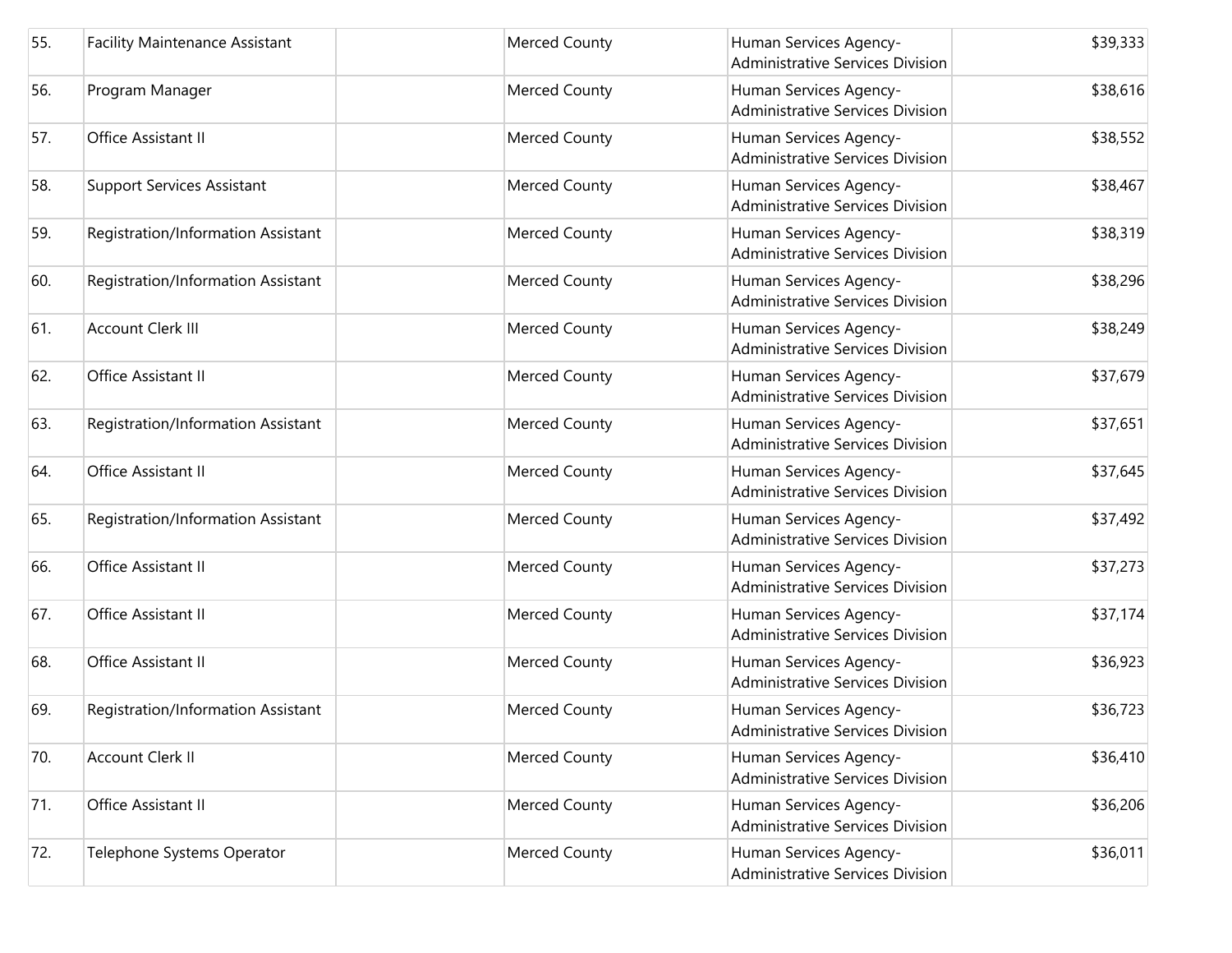| 73. | Registration/Information Assistant | <b>Merced County</b> | Human Services Agency-<br><b>Administrative Services Division</b> | \$35,823 |
|-----|------------------------------------|----------------------|-------------------------------------------------------------------|----------|
| 74. | <b>Staff Services Analyst I</b>    | Merced County        | Human Services Agency-<br>Administrative Services Division        | \$35,075 |
| 75. | Procurement Specialist II          | Merced County        | Human Services Agency-<br><b>Administrative Services Division</b> | \$34,981 |
| 76. | Family Services Representative II  | <b>Merced County</b> | Human Services Agency-<br>Administrative Services Division        | \$34,084 |
| 77. | <b>Account Clerk III</b>           | <b>Merced County</b> | Human Services Agency-<br><b>Administrative Services Division</b> | \$34,007 |
| 78. | Office Assistant II                | <b>Merced County</b> | Human Services Agency-<br><b>Administrative Services Division</b> | \$33,862 |
| 79. | Office Assistant II                | <b>Merced County</b> | Human Services Agency-<br><b>Administrative Services Division</b> | \$33,805 |
| 80. | Office Assistant II                | Merced County        | Human Services Agency-<br>Administrative Services Division        | \$33,784 |
| 81. | Office Assistant II                | <b>Merced County</b> | Human Services Agency-<br><b>Administrative Services Division</b> | \$33,731 |
| 82. | <b>Account Clerk III</b>           | Merced County        | Human Services Agency-<br><b>Administrative Services Division</b> | \$33,583 |
| 83. | <b>Account Clerk III</b>           | <b>Merced County</b> | Human Services Agency-<br>Administrative Services Division        | \$33,561 |
| 84. | <b>Account Clerk III</b>           | <b>Merced County</b> | Human Services Agency-<br><b>Administrative Services Division</b> | \$33,361 |
| 85. | Office Assistant II                | <b>Merced County</b> | Human Services Agency-<br><b>Administrative Services Division</b> | \$33,131 |
| 86. | <b>Facility Assistant</b>          | <b>Merced County</b> | Human Services Agency-<br>Administrative Services Division        | \$32,934 |
| 87. | Office Assistant II                | Merced County        | Human Services Agency-<br>Administrative Services Division        | \$32,911 |
| 88. | <b>Account Clerk III</b>           | Merced County        | Human Services Agency-<br><b>Administrative Services Division</b> | \$32,862 |
| 89. | <b>Facility Assistant</b>          | Merced County        | Human Services Agency-<br><b>Administrative Services Division</b> | \$32,238 |
| 90. | Family Services Representative III | Merced County        | Human Services Agency-<br><b>Administrative Services Division</b> | \$32,016 |